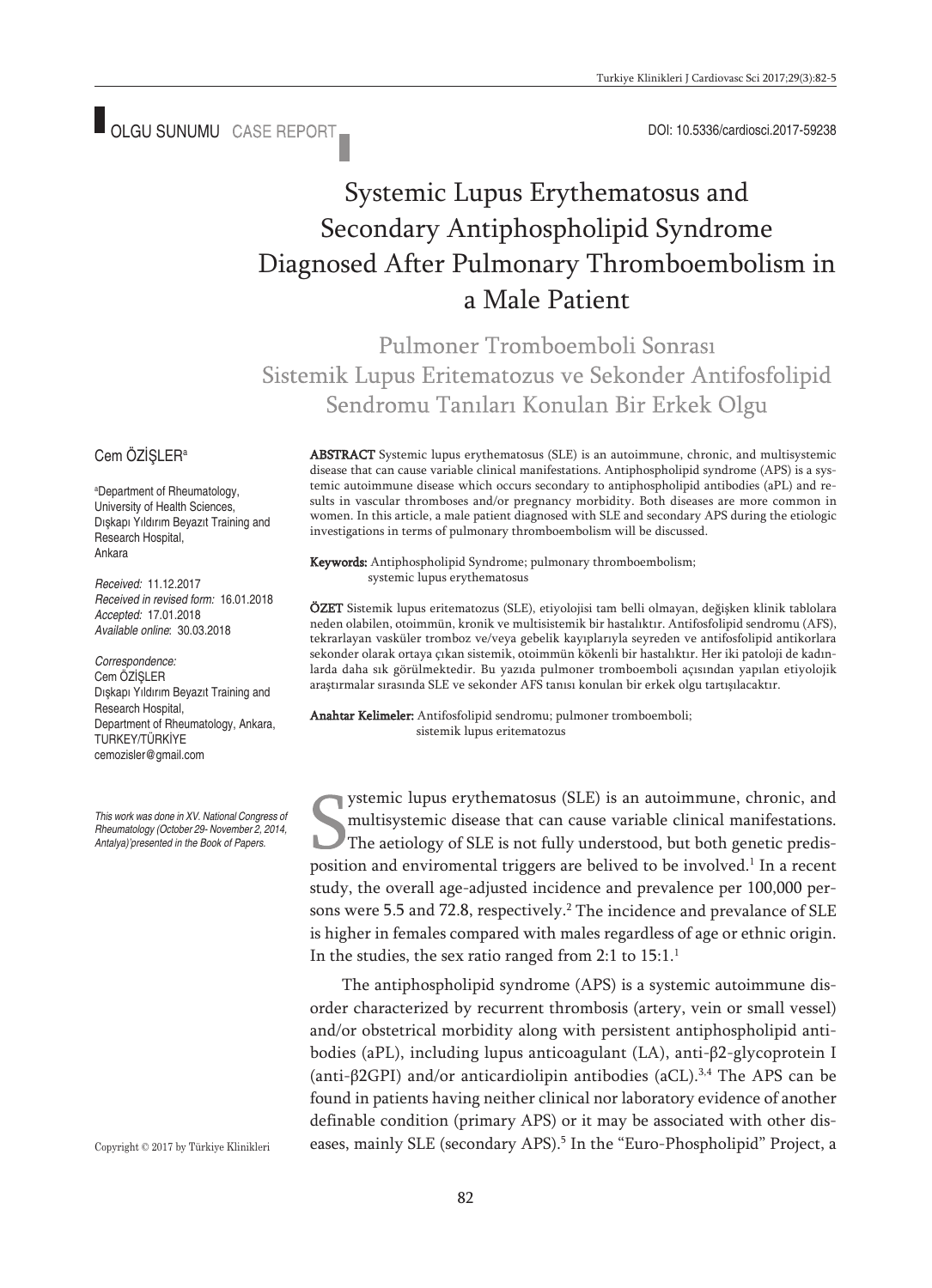female predominance (female:male ratio, 5:1) was confirmed in APS patients, but this was greater in patients with associated SLE (7:1) than in the primary APS (3.5:1). 5

In this article, I present a male patient with SLE and secondary APS diagnosed after pulmonary thromboembolism. A written informed consent was obtained from the patient.

# CASE REPORT

A 34-year-old male patient admitted to another hospital with a complaint of dyspnea and chest pain. The patient was diagnosed as pulmonary thromboembolism and the lower extremity deep venous thrombosis was detected as an embolism source and anticoagulant treatment was initiated to the patient. The patient was sent to our hospital for rheumatologic evaluation when the antinuclear antibody and anticardiolipin antibodies were detected positive.

Approximately four months after the diagnosis of pulmonary thromboembolism, he referred to our rheumatology outpatient clinic. He had no other chronic illness in his medical history and was not using any treatment other than warfarin. There was not any feature in rheumatological questioning except mild arthralgia and short-term morning stiffness in hand joints. Except from mild tenderness in the hand joints, there was no feature in his physical examination. The laboratory tests results of the patient are summarized (Table 1).

The patient was diagnosed with SLE according to the SLICC classification criteria because of ANA, anti-dsDNA and antiphospholipid antibodies positivity, hypocomplementemia and thrombocytopenia. <sup>6</sup> In addition, antiphospholipid syndrome was diagnosed according to the Sapporo classification criteria due to deep vein thrombosis and pulmonary thromboembolism, aCL IgG/IgM positivity (4 months ago, aCL IgG and IgM were positive, too). <sup>7</sup> Anticoagulant treatment was supplemented with 400 mg/day of hydroxychloroquine and 6 mg/day of methylprednisolone. After 1 month, the patient's joint complaints and morning stiffness had improved, platelet counts, ESR and CRP levels were normal. If the patient continues to be in good clinical condition, our treatment plan is to discontinue methylprednisolone, continue with hydroxychloroquine and warfarin treatment. The treatment was planned according to the EULAR recommendations for the management of SLE. 8

| <b>TABLE 1:</b> Laboratory tests results of the patient. |                   |                       |
|----------------------------------------------------------|-------------------|-----------------------|
|                                                          | Result            | Normal range          |
| White Blood Cell Count                                   | 10200/µL          | 3570-11000/µL         |
| Hemoglobin Level                                         | $15.1$ g/dL       | 11.4-16.4 g/dL        |
| <b>Platelet Count</b>                                    | 92000/µL          | 150000-372000/µL      |
| Creatinine                                               | 1.1 $mg/dL$       | $0.7 - 1.3$ mg/dL     |
| Urine analysis                                           | Normal            | Normal                |
| <b>Erythrocyte Sedimentation Rate</b>                    | $32 \text{ mm/h}$ | $0-15$ mm/h           |
| <b>CRP</b>                                               | 10 mg/L           | $0-8$ mg/L            |
| INR (International Normalized Ratio)                     | 2.13              | $0.8 - 1.2$           |
| <b>Rheumatoid Factor</b>                                 | Negative          | 0-20 IU/mL (Negative) |
| Antinuclear Antibody (ANA)*                              | 1+ homogenous     | Negative              |
| Anti-ds DNA                                              | Positive          | Negative              |
| Extractable Nucleer Antigen                              | Anti-SSA positive | Negative              |
| Anticardiolipin antibody of IgG                          | 120 GPL/mL        | <12 GPL/mL            |
| Anticardiolipin antibody of IgM                          | 28.58 GPL/mL      | <12 GPL/mL            |
| C <sub>3c</sub>                                          | $0,828$ g/L       | $0.79 - 1.52$ g/L     |
| C <sub>4</sub>                                           | $0.148$ g/L       | $0.16 - 0.38$ g/L     |

\*ANA was detected by indirect immunofluorescence assay (IFA) method.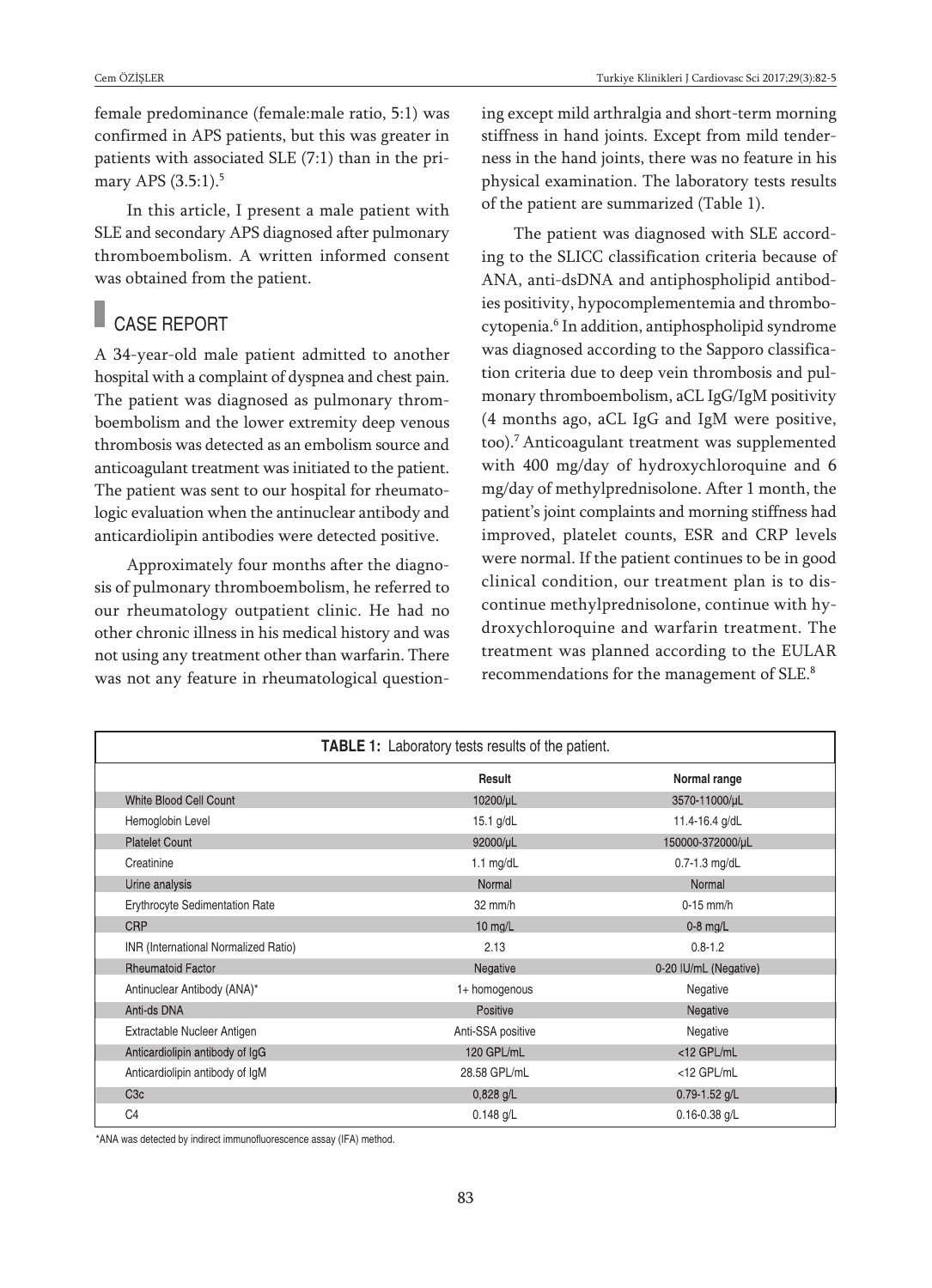### **DISCUSSION**

SLE is a chronic autoimmune disease with multisystem involvement that can cause life-threatening clinical conditions from time to time. SLE affects women more often than men and it is commonly known as the disease of women of childbearing age.<sup>1,2</sup> In a study, to assess the differences between SLE clinics in men and women; men were more affected than women in terms of disability, hypertension, thrombosis, renal and haematological involvement. Women were more likely to have malar rash, photosensitivity, oral ulcer, alopecia, Raynaud phenomenia and arthralgia. It is also stated that end-organ damage and related deaths such as neuropsychiatric, renal, cardiovascular, peripheral vascular disease and myocardial infarction were more frequent in men. In general, differences between males and females were more numerous and striking in whites, especially with respect to lupus nephritis, abnormal serologies and thrombosis. 9,10

In a report presented by Cefle et al; in male patients with SLE, renal and pulmonary involvement, cardiomyopathy, serositis, discoid rash, and antiphospholipid syndrome were more frequent and the course of the disease was more severe.<sup>11</sup>

It is mentioned that in another study; male patients with SLE present more cardiovascular comorbidities and also more serositis, adenopathies, splenomegaly, renal involvement, convulsion, thrombosis and lupus anticoagulant positivity than women. 12

The antiphospholipid syndrome is a systemic autoimmune disease which occurs secondary to antiphospholipid antibodies and results in vascular thromboses and/or pregnancy morbidity. Deep vein thrombosis is the most common venous and stroke is the most common arterial involvement. Although the exact rate is unknown, it is stated that; APS is seen more frequently in women. However, it is also emphasized that this may be related to pregnancy losses and the more frequent occurrence of SLE in women. 3,5 In one study; lupus anticoagulant levels were found to be statistically higher in males than females. In the same study, anticardiolipin and anti-β2-glycoprotein I antibodies levels were found to be higher, although not reaching statistical significance, and thrombotic events were also seen more frequently in male patients. <sup>10</sup> In another study with a high number of patients; deep vein thrombosis and pulmonary embolism were found to be significantly higher in patients with SLE than in the general population.<sup>13</sup>

It is an important condition that presented case did not have any symptoms or signs that need to be investigated in terms of SLE and/or APS until he was diagnosed with pulmonary thromboembolism. Because, these diseases can rarely start with life-threatening clinical conditions without any other symptoms. If we do not consider these diseases among our preliminary diagnoses, in patients with appropriate clinical and laboratory findings, the disease may progress and may cause the prognosis to worsen with multisystemic involvements.

In conclusion; although SLE and primary/secondary APS are more prevalent in women, when the etiology of thrombosis is being investigated, these diseases should also be considered in male cases. Research in this direction is very important and vital.

#### Source of Finance

During this study, no financial or spiritual support was received neither from any pharmaceutical company that has <sup>a</sup> direct connection with the research subject, nor from <sup>a</sup> company that provides or produces medical instruments and materials which may negatively affect the evaluation process of this study.

#### Conflict of Interest

No conflicts of interest between the authors and / or family members of the scientific and medical committee members or members of the potential conflicts of interest, counseling, expertise, working conditions, share holding and similar situations in any firm.

#### Authorship Contributions

This study is entirely author's own work and no other author contribution.